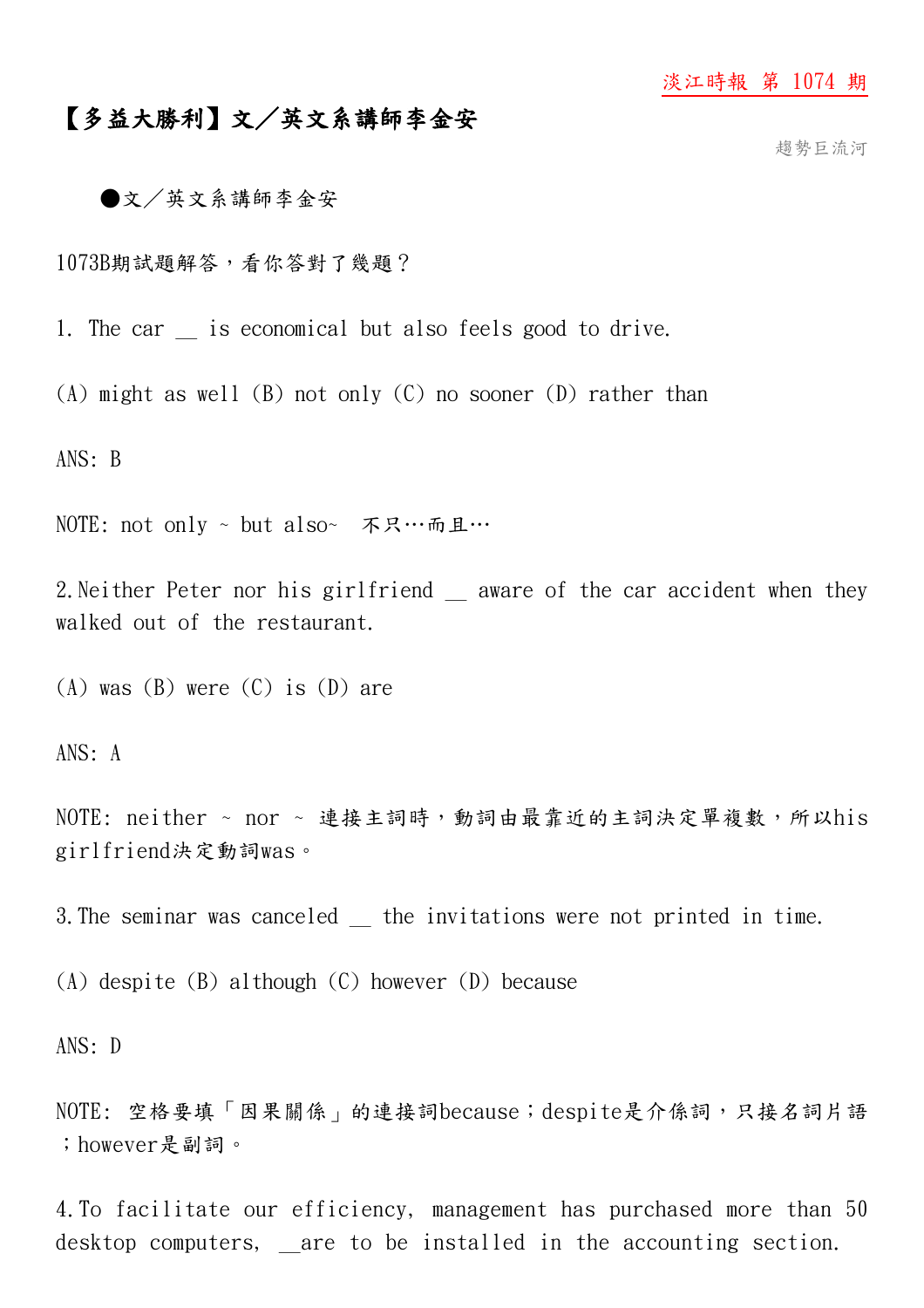(A) many of which (B) for many (C) many of them (D) but some

ANS: A

NOTE: 關代which不但有代名詞的功能,可以代替先行詞computers,還有連接詞的功 能,可以連接兩個句子。(C)修改成and many of them就正確了。

5.Don't use any words\_meanings you don't know well.

 $(A)$  that  $(B)$  whose  $(C)$  in which  $(D)$  on which

ANS: B

NOTE: 關代whose是所有格的概念,表「~的」。

6. If we had not large funds for infrastructure projects, this development would not be so rapid now.

(A) allocating (B) allocative (C) allocated (D) allocation

ANS: C

NOTE: 空格要填「分配」的動詞,配合前面的had形成過去完成式。

7.The Nelson Flames \_\_\_\_\_ waiting for a decade for a return to the OFSAA boys' hockey tournament.

(A) have been (B) will be  $(C)$  are  $(D)$  were

ANS:  $(A)$ 

NOTE: decade (noun) 10年、tournament (noun) 錦標賽;「for + 一段時間」「現 在完成式」的線索;動詞wait時常搭配「現在完成進行式」,表示一直在等待。

8.Miami Dolphins coach, Adam Gase, \_\_\_\_\_ a new policy last week that